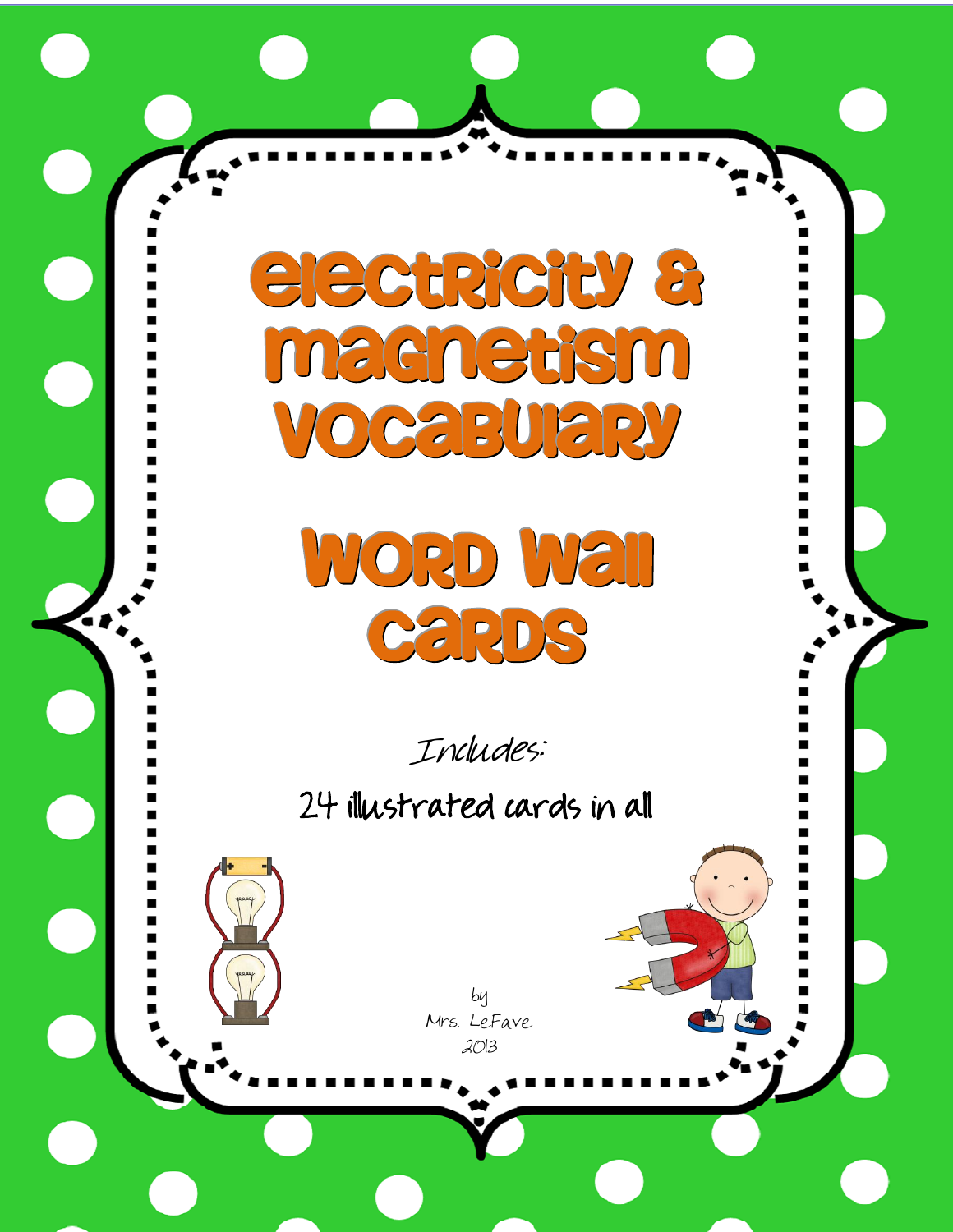Thank you for purchasing my Electricity & Magnetism Vocabulary word wall cards packet! In my classroom, I cut out the cards, glue onto construction paper, and laminate for longevity.

The following vocabulary words are included:

| <b><i><u>attract</u></i></b>     | <b>filament</b>          |
|----------------------------------|--------------------------|
| <b>Battery</b>                   | <b>insulator</b>         |
| <b>CIRCUIT</b>                   | <b>ligHtNiNG</b>         |
| <b>CIOSED CIRCUIT</b>            | magnet                   |
| <b>COI</b>                       | magnetism                |
| compass                          | <b>OPEN CIRCUIT</b>      |
| <b>CONDUCTOR</b>                 | <b>PARAIIEI CIRCUIT</b>  |
| <b>CORE</b>                      | pole                     |
| <b>CURRENT</b>                   | <b>REPEI</b>             |
| <b>D-Cell</b>                    | <b>SCHEMAtic DiaGRAM</b> |
| <b><i><u>CIECTRICITY</u></i></b> | <b>SERIES CIRCUIT</b>    |
| <b>electromagnet</b>             | <b>SWitCH</b>            |
|                                  |                          |

Occasionally, I may create additional cards for the set. If there are any specific vocabulary terms that you would like to see added, please let me know via email. If you have any questions or comments, please contact me at [MrsLeFave@gmail.com.](mailto:MrsLeFave@gmail.com)

Please visit <u>my TpT store</u> for additional products.

Thank you!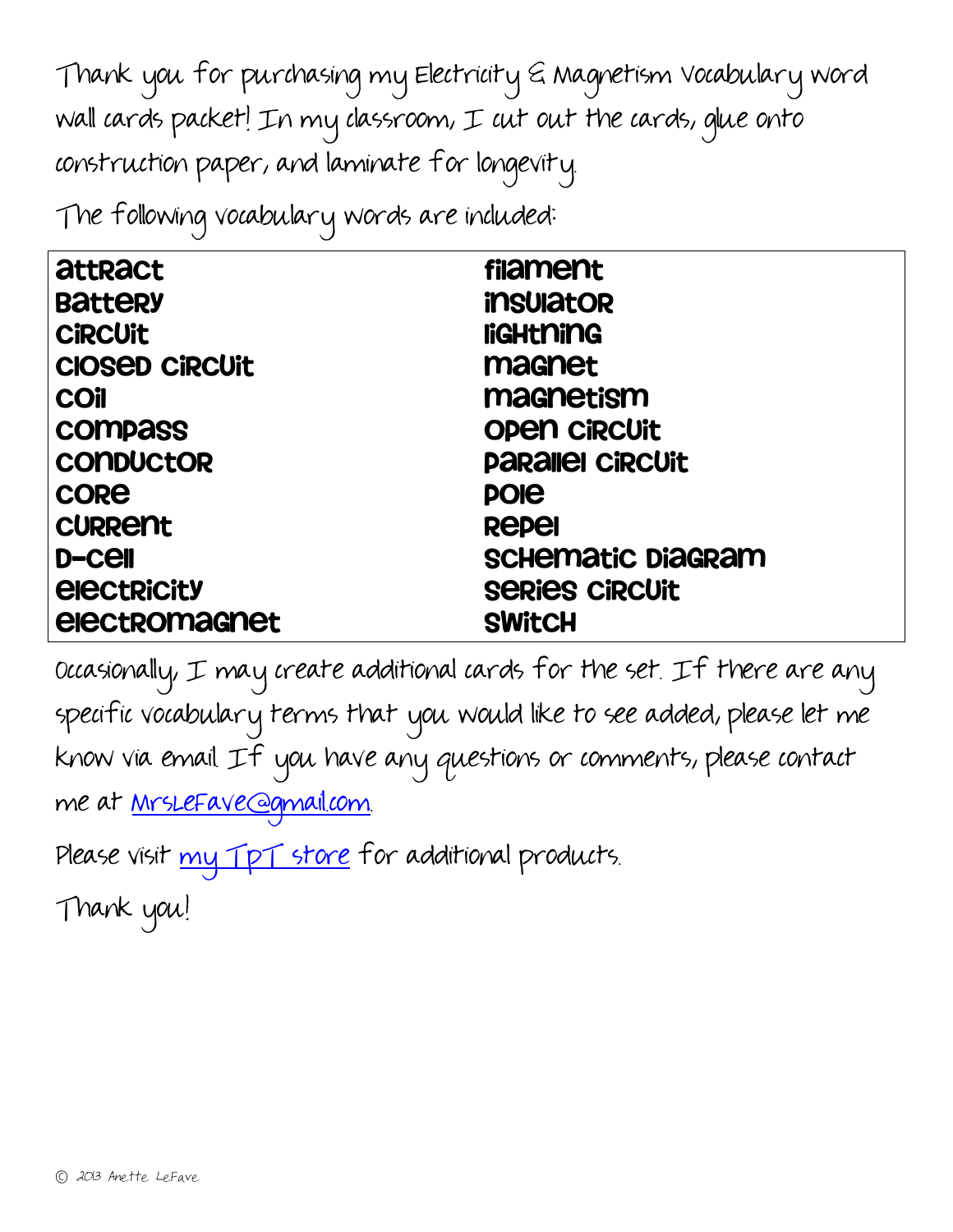

to pull together; the opposite poles of two magnets attract each other



a source of electricity





a path for the flow of electricity

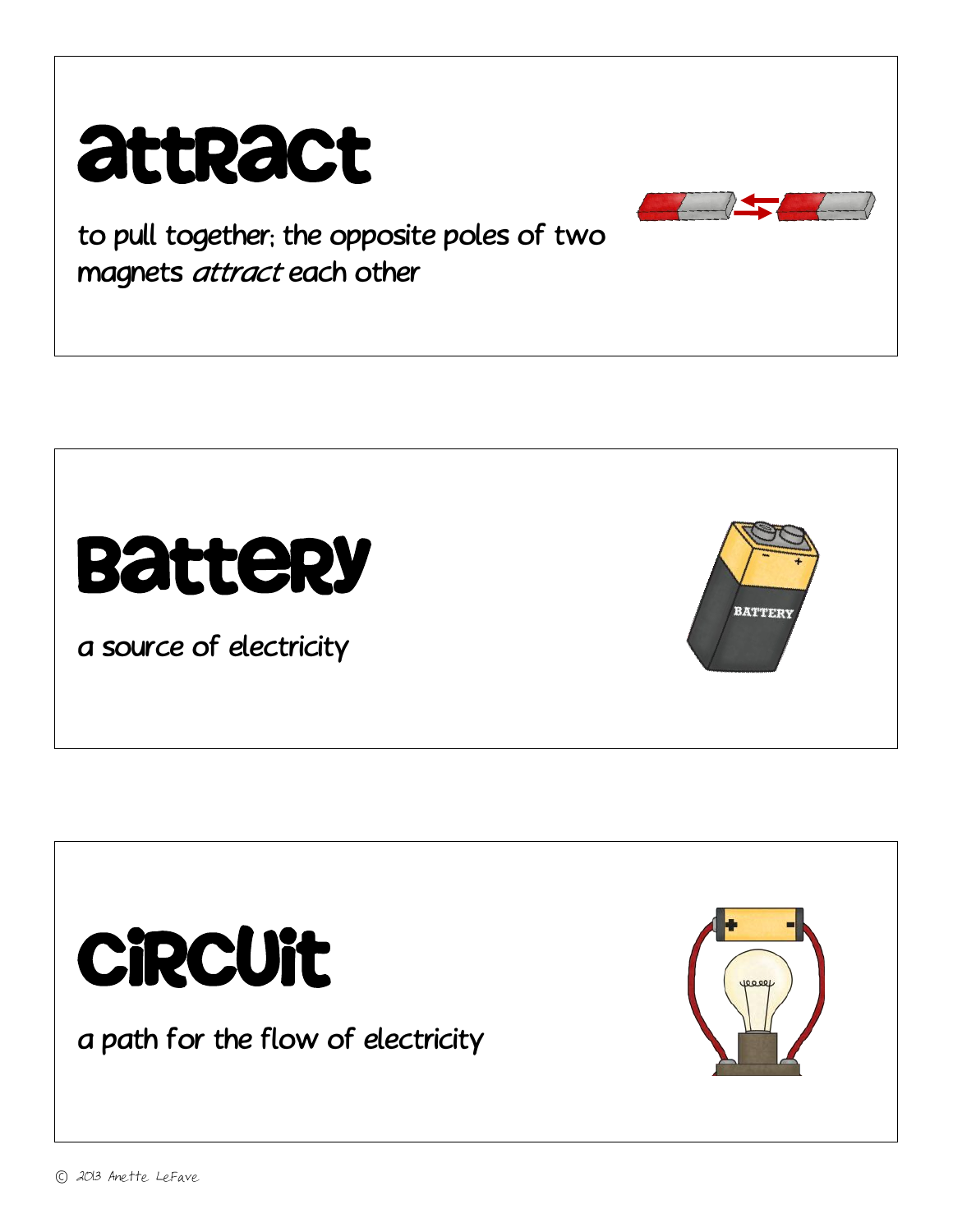#### © 2013 Anette LeFave

a tool that uses a magnetic needle to show direction

**compass** 

# **COI**

the outer part of an electromagnet; the wire that is wrapped around the core

## Closed circuit

a circuit with all its parts connected so that electricity can flow through





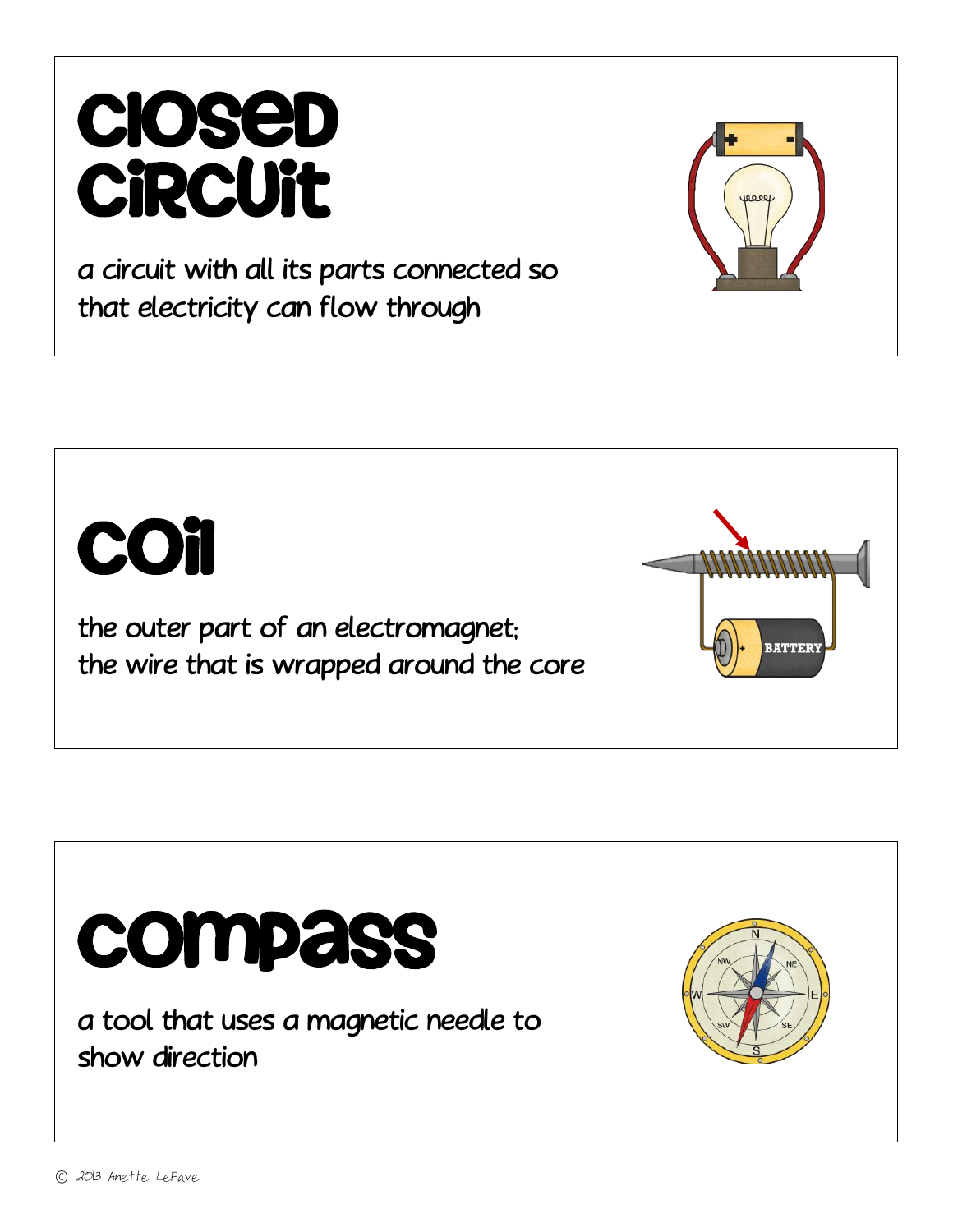# **CONDUCTOR**

a material that electricity can easily flow through; metal is a conductor



the iron center of an electromagnet; the material the coil is wound around



electricity flowing through a conductor





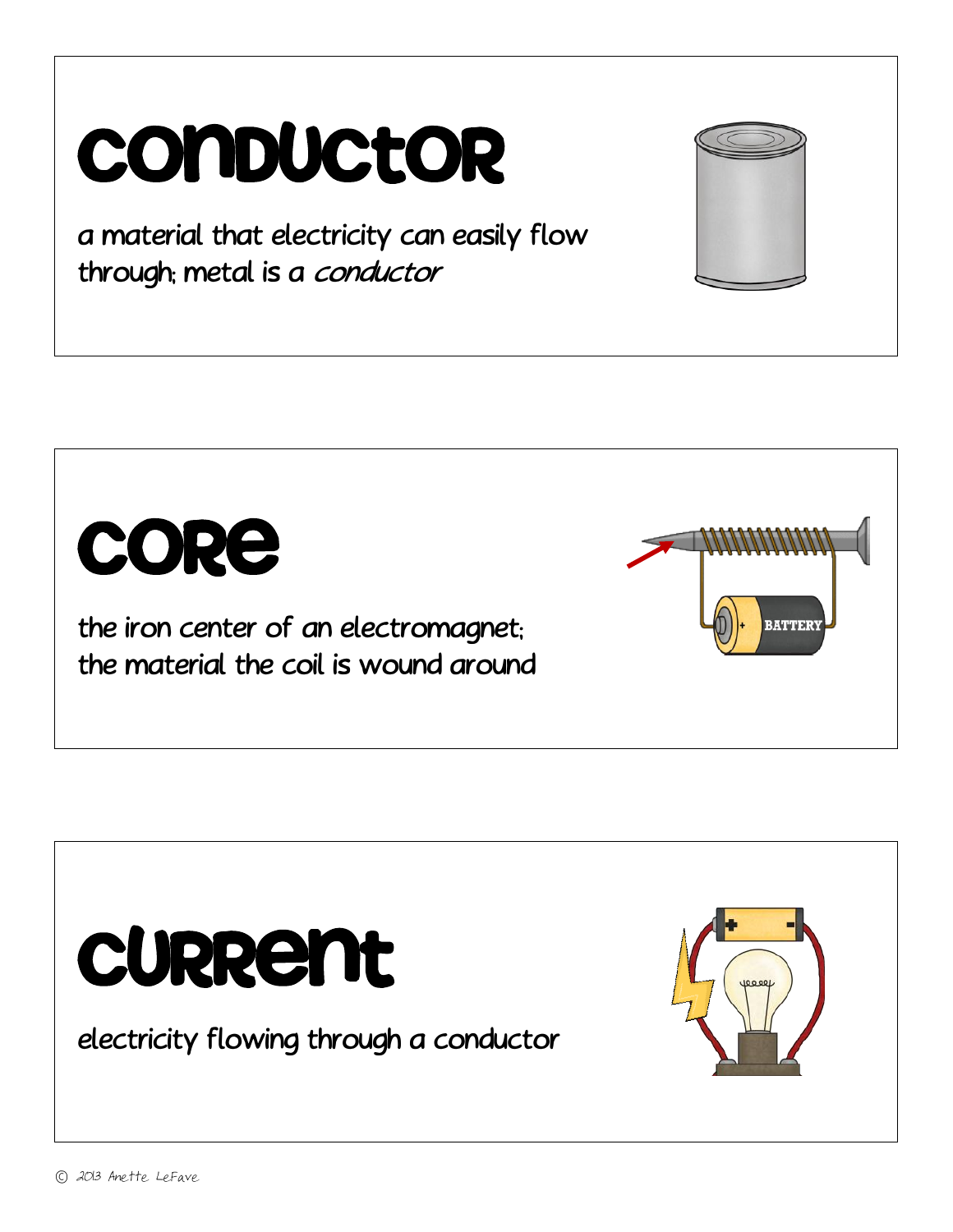#### D-cell

a source of electricity; a type of battery

# *<u>Electricity</u>*

a form of energy that can make light, heat, and magnetism



# Electromagnet

a piece of iron with an insulated wire wrapped around it; when electricity flows through the wire, it becomes a magnet

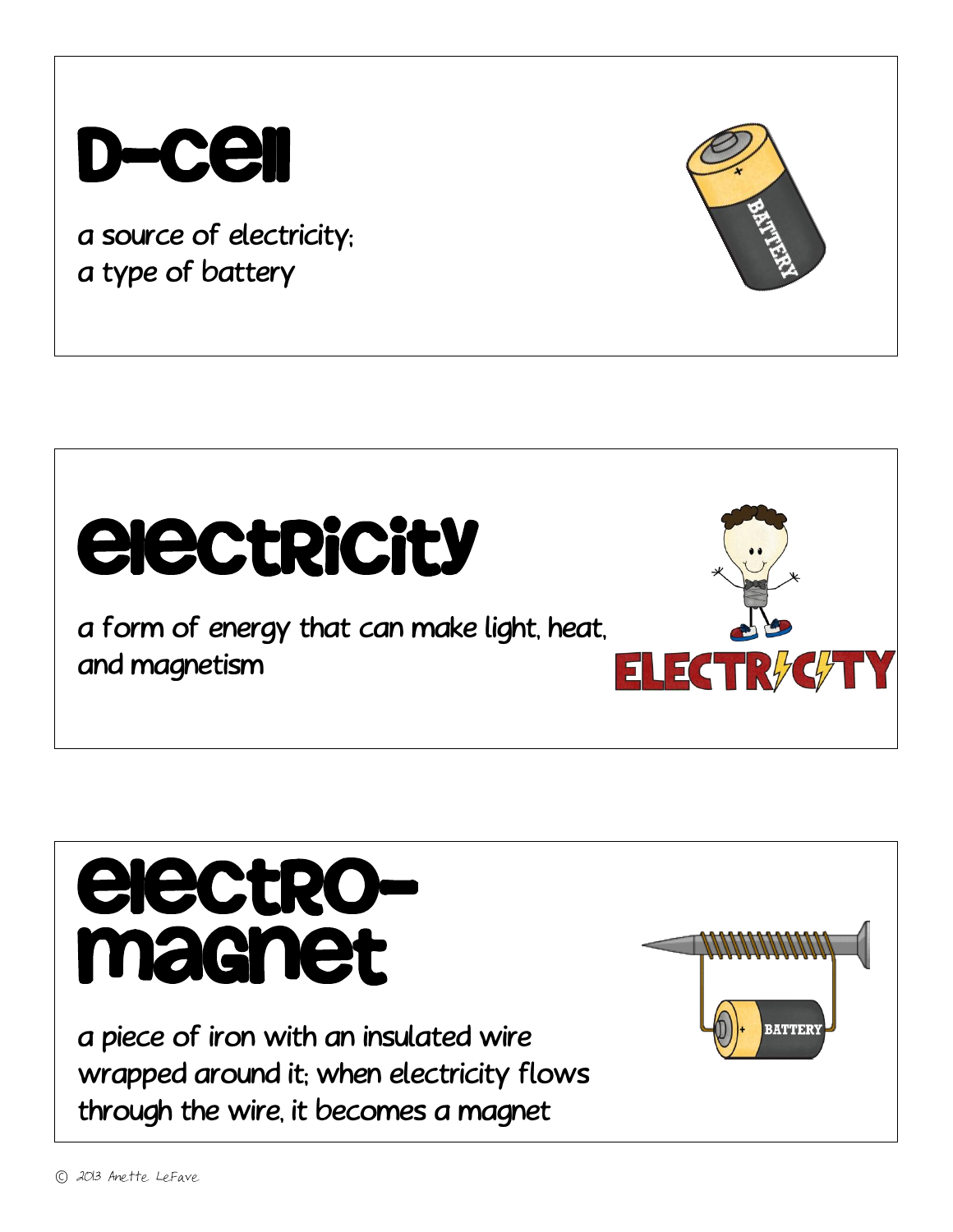#### the part of a light bulb that glows when heated by a current; usually a thin wire

Filament

# Insulator

a material that electricity does not easily flow through; plastic, glass, and air are insulators

# Lightning

a flash of light caused by electricity moving between two clouds or from a cloud to the Earth





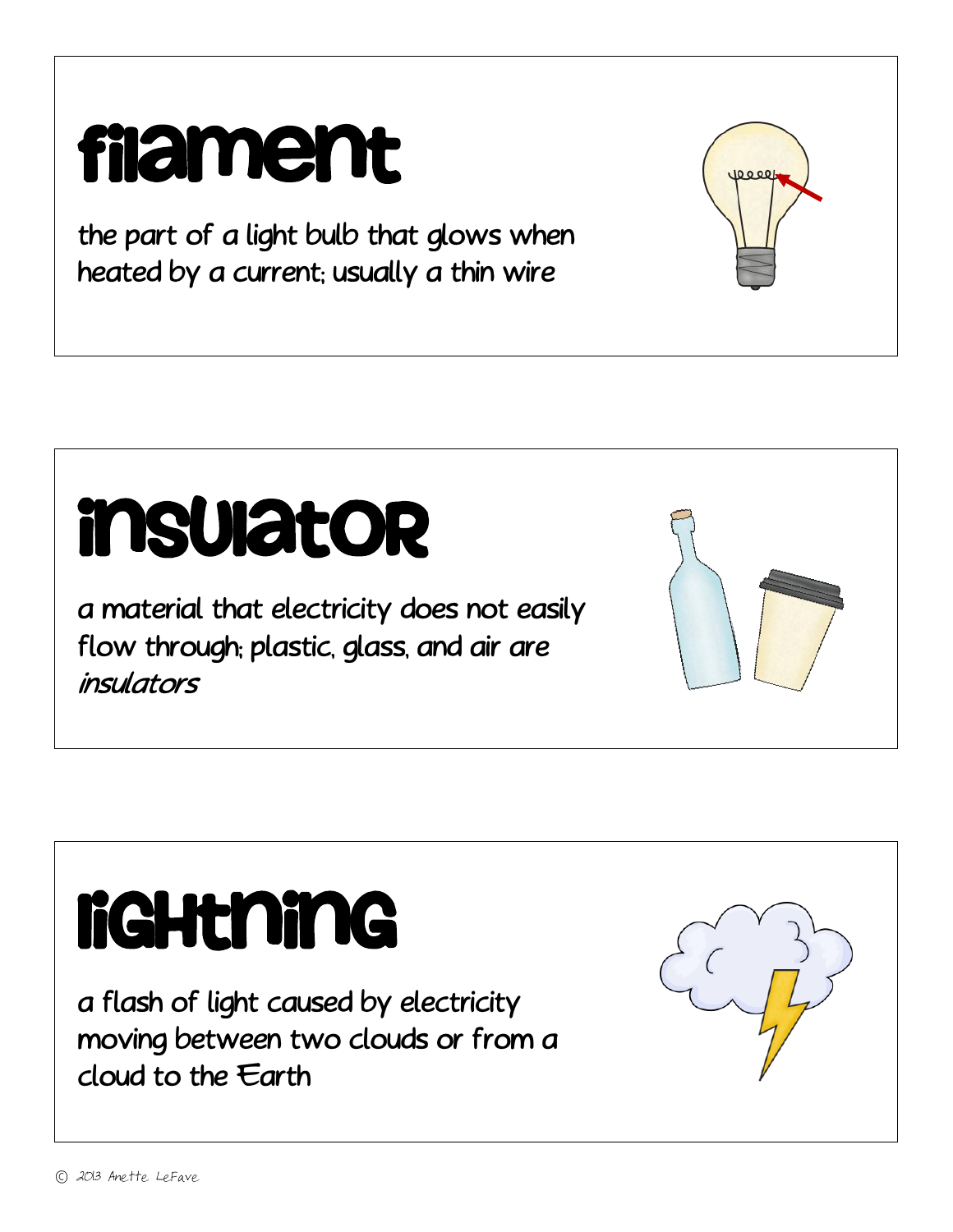## Magnet

an object that sticks to iron or steel

# Magnetism

a property that causes some materials to attract iron or steel

# Open circuit

a circuit that electricity will not flow through because not all the parts connected





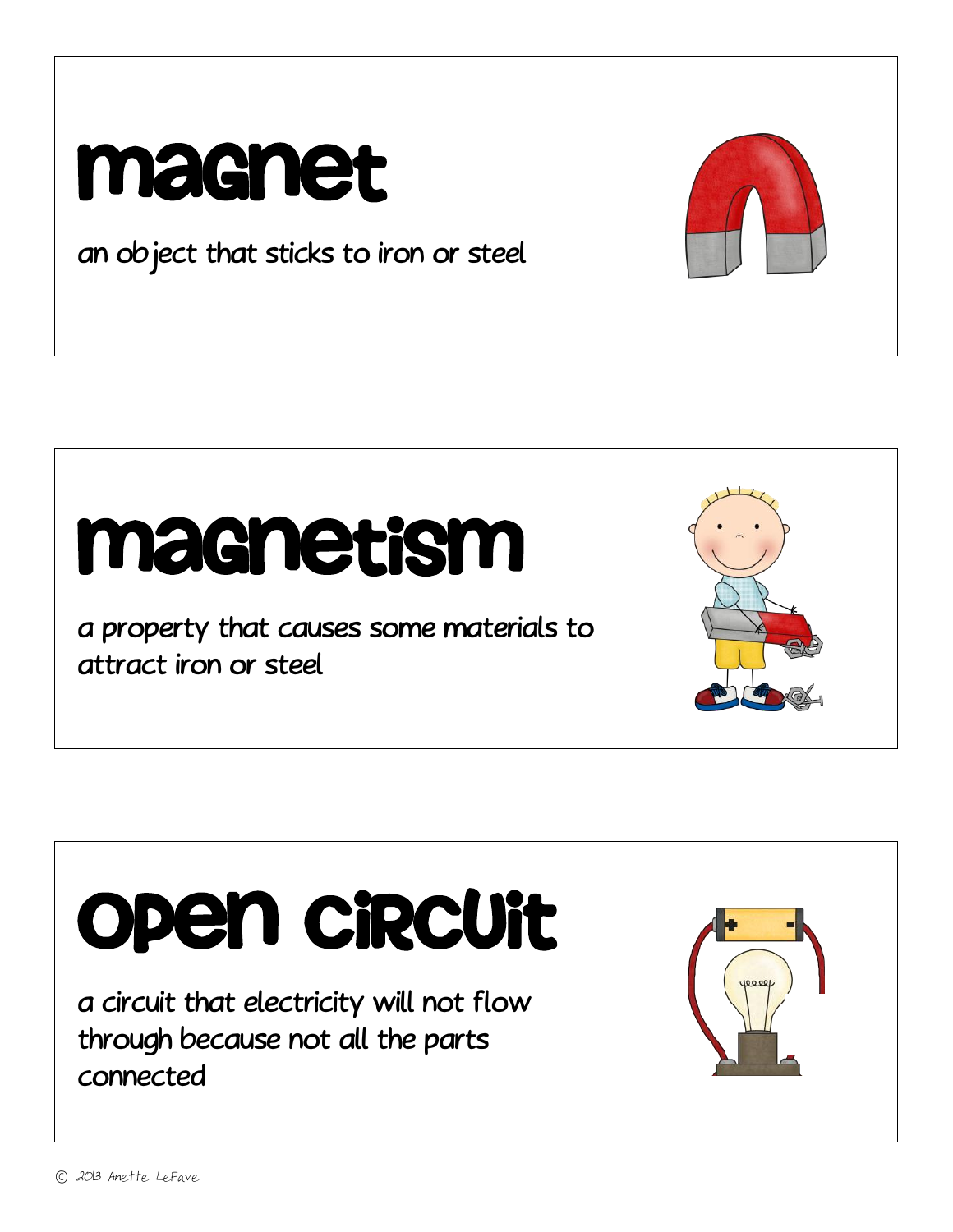# Repel

Pole

to push away; the same poles of two different magnets will repel each other

one of two opposing forces or parts;

magnets have two poles

a circuit that has two or more different paths for current to flow through

### Parallel **CiRCUit**





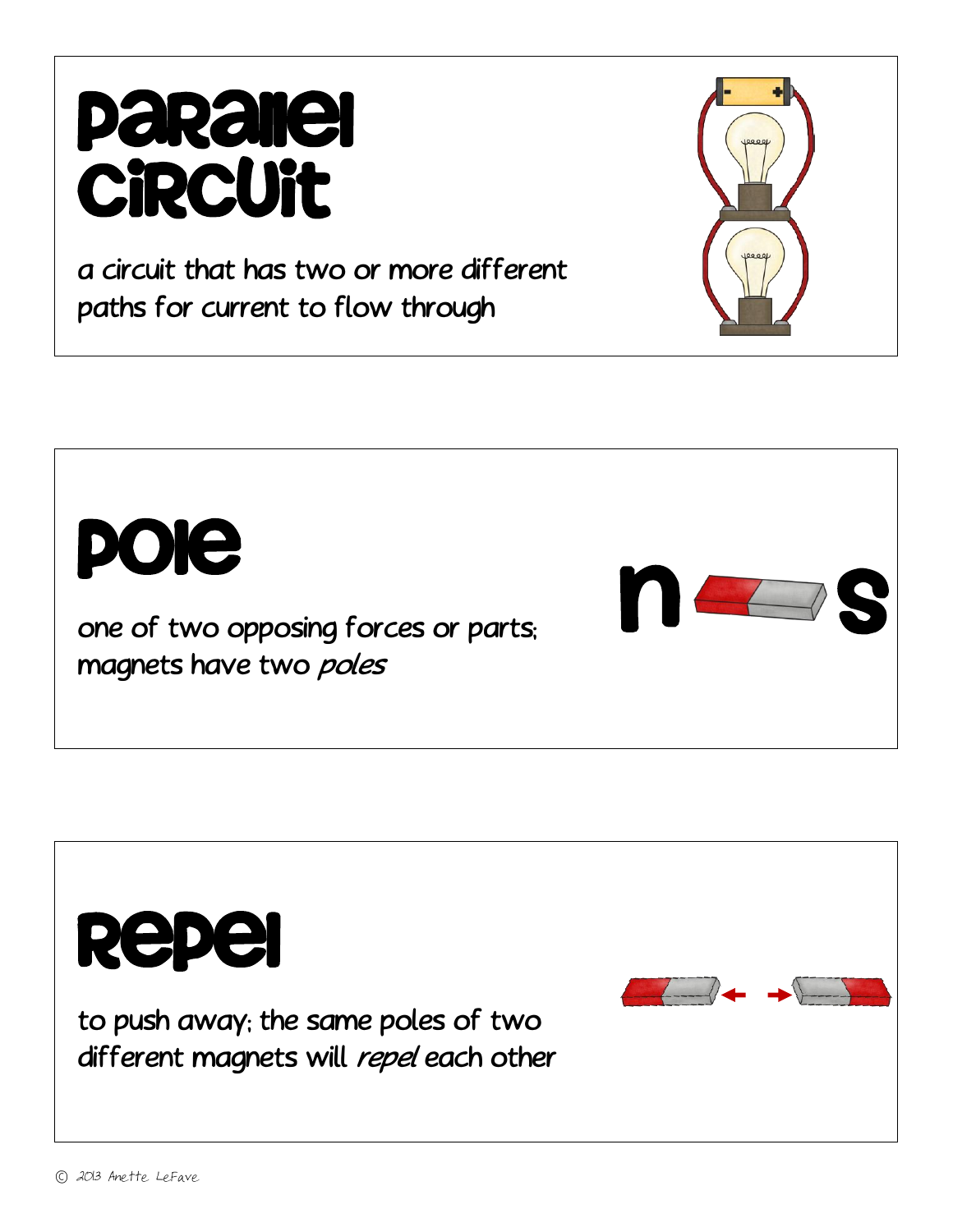# **schematic Diagram**



a drawing that represents a circuit with all its parts



a circuit that has only one path for current to flow through





a device that opens and closes circuits